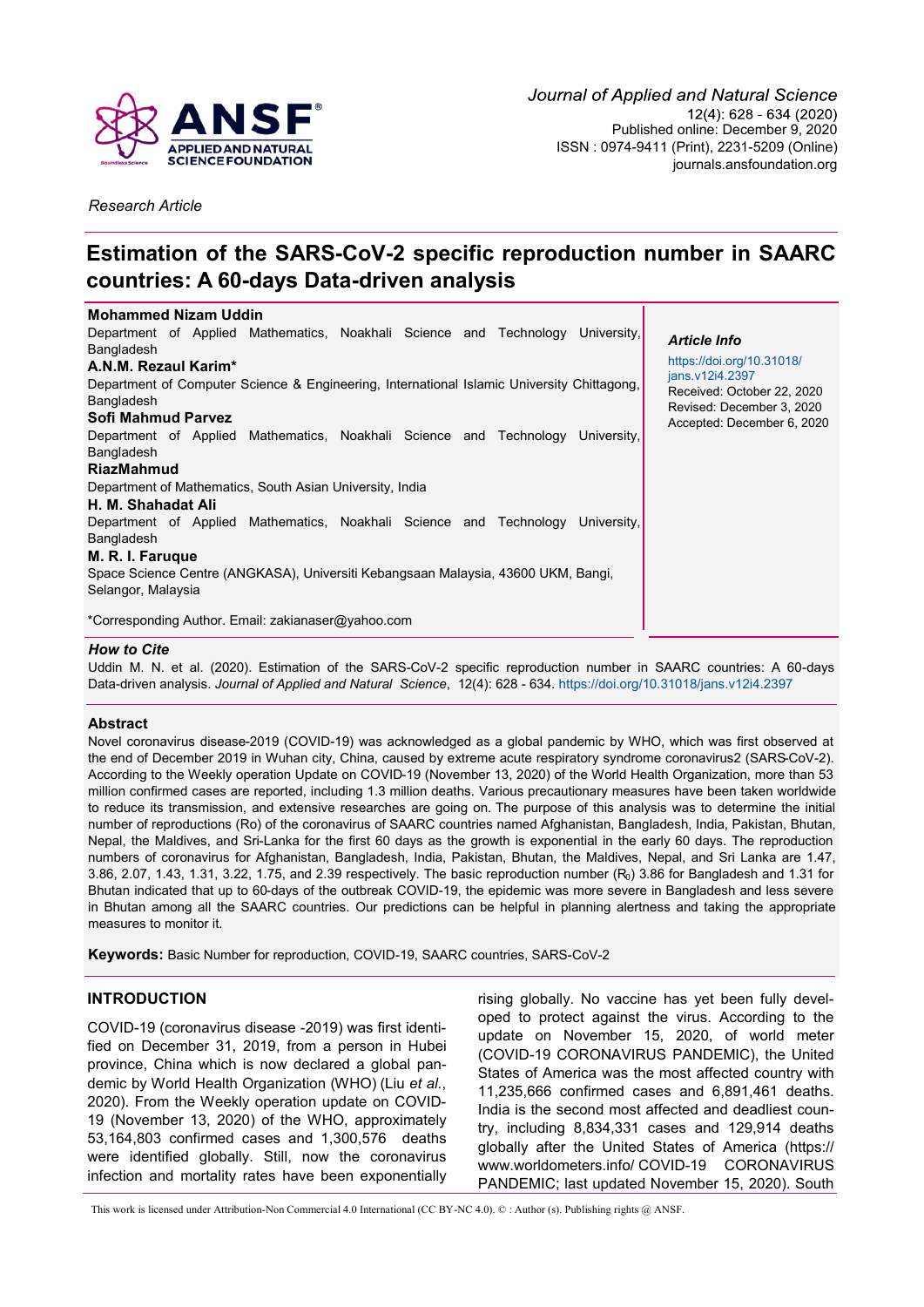Asian countries are one of the world's most heavily populated areas with a high population growth rate. The effects of coronavirus have been more worsened in South Asian countries than in other countries. (Hasan, 2020) Among the South Asian country region, Pakistan was the first country where confirmed coronavirus case was officially identified. (Dey *et al.,* 2020). Bangladesh is the most affected country in the South Asian area, with over 432,333 confirmed cases and 6,194, deaths, followed by Pakistan (407, 838 cases and 7,141 deaths), Nepal (209,776 cases and 1221 deaths), Afghanistan (43,240 cases and 1617 deaths), Sri-Lanka (17,287 cases and 58 deaths), and the Maldives (12,154 cases and 43 deaths) based on data up to November 15, 2020 (<https://www.worldomet ers.info/> COVID-19 CORONAVIRUS PANDEMIC; last updated November 15, 2020). The initial concept of an infectious disease related to an epidemic outbreak is the number of early reproductions. To understand the conduction dynamics of COVID-19, many epidemiological studies have been conducted, which are qualified in the most crucial primary reproduction number  $(R_0)$  indicate the susceptibility of the various to completely innocent people, the expected number of new infections developed by the infected person is described (Heesterbeek, 2002). Our study focuses on the primary reproduction number of COVID-19. It has shown the range from 1.00 to 4.00 and initial identification during the early stages of the pandemic in South Asian areas, especially SRRAC countries. The present study has reported the basic reproduction number of COVID-19 in SRRAC included countries that will predict the transmission dynamics of COVID-19.

## **MATERIALS AND METHODS**

**Source of data :** We gathered the daily confirmed number of covid-19 cases of time series data in world meter (coronavirus pandemic) for the first 60 days (https://www.worldometers.info/ COVID-19 CORONA-VIRUS PANDEMIC; last update November 15 2020). In this analysis, we used the early 60 days of daily new cases where the number of cases is exponential.

**Approximation of the basic reproduction number Ro:** The concept of primary reproductive number  $(R<sub>0</sub>)$  is a vital parameter in epidemiology. In epidemiology,  $(R_0)$  is defined by the number of secondary cases that occurred by an infected person over his entire times of infectiousness in an absolutely susceptible population. If  $R_0$ >1, not more than one in each existing infection. In this situation, the virus can shrink and ultimately die. If  $R_0=1$ , A new condition occurs for each established infection. The virus may stay active and stable, but there will be no epidemic or plague. And if it  $R_0$ >1 is, it Causes multiple infections for each current infection (Mustafa, F *et al.* l,2020). There are various methods for calculating the estimation of Ro, such as Exponential Growth (EG), Sequential Bayesian (SB), Maximum Likelihood (ML), the Time-Dependent (TD),

and so on. In our analysis, we used the EG method for calculating the basic reproduction number in  $R_0 > 1$ SRRAC countries.

**Exponential growth (EG):** In the early stage of the disease outbreak, the reproductive rate was connected to the exponential Growth rate. As reported by Wallinga and Lipsitch (2007), the basic reproduction number is described as

$$
R=\frac{1}{M(-r)}
$$

where the exponential rate of growth is symbolized by r, which is represented by a per capita change in the number of new cases per unit of time, and M stands for the moment generating function of the generation time distribution

**Ro package:** For calculation of the basic number of reproductions Ro and analyzing the data, have been used R software (version 4.0.2) including the Ro package (Obadia *et al*., 2012).

**R script:** library(R0)

Country=c(input data)

names(country)<-seq(from=as.Date("start"),

to=as.Date("End"), by=1)

mGT=generation.time("gamma",c(5.2,1.72))

plot(country)

sen=sensitivity.analysis(sa.type="time", incid=country, GT=mGT, begin=1:30, end=31:60, est.method="EG") plot(sen, what=c("criterion","heatmap")) est.R0.EG(Country,mGT,begin = ,end = )

# **RESULTS**

The basic reproduction number (Ro) of COVID-19 has been calculated from 60 days of confirmed cases for each SRRAC included country. Since the starting period of COVID-19 is different for each country, we have considered the first 60 days confirmed cases individually where increases are exponential. For calculating the values, Ro of SARS-Co-V-2, Generation Time (GT) must be reached, referred to as the generation interval. We applied the GT of SARS-CoV-2 in our study as GT of SARS-CoV-2 (GT=5.2 days, SD=1.72 days). Primarily, all possible combinations of first and last dates were predicted under EG methods (Table 1). In Bangladesh, the optimal time window starting on March 17, 2020, and ending on May 16, 2020, provided the maximum value of Ro was 3.86 (95% CI: 3.57- 4.17).Minimum Ro was 1.31 (95% CI: 1.26 -1.36) was observed in Bhutan, where the optimal time window was starting on March 6, 2020, and ending on May 5, 2020. In optimal time window on March 8, 2020, to May 7, 2020. The Maldives provides the secondhighest value of Ro was 3.22 (95% CI: 2.62 - 4.02). In India, we have found the values of Ro was 2.07 (95% CI: 2.04-2.10), during the optimal time window from March 3, 2020, to May 2, 2020. Afghanistan provides the values of Ro was 1.47 (95% CI: 1.45 -1.49), within the optimal time window from March 8, 2020, to May 7, 2020. In Pakistan, during the optimal time window from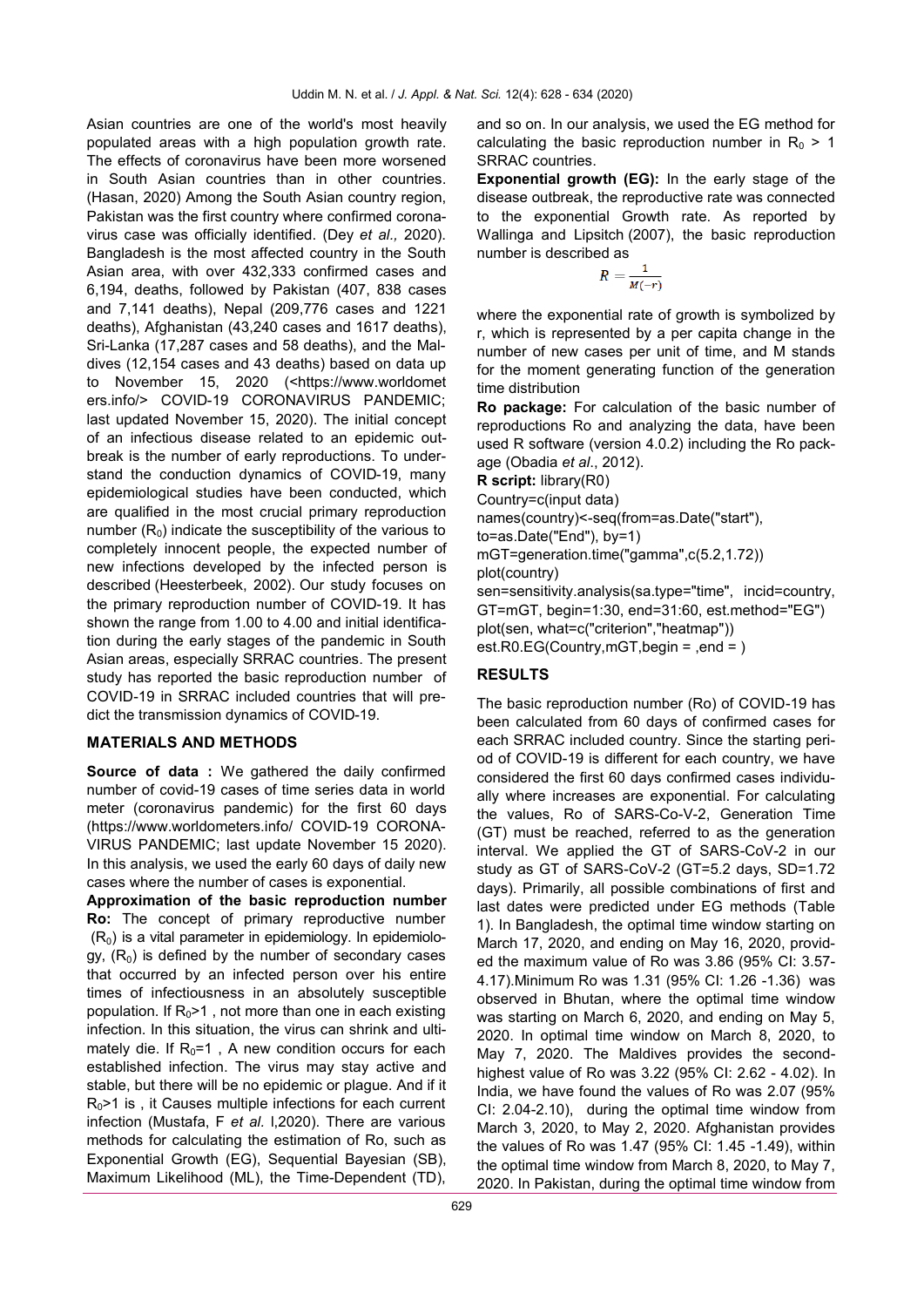February 2, 2020, to May 23, 2020, we got Ro 1.43 (95% CI: 1.42-1.44). In Nepal and Sri-Lanka, we observed the values of Ro was 1.75 (95% CI: 1.66-1.84) and Ro was 2.39 (95% CI: 2.12-2.69).

**Sensitivity analysis:** The EG method allows the operator to select an exponential time interval over the growth of confirmed cases is exponential. Plate-I: Fig. 1(a)-8(a) shows that confirmed cases are growth exponential for Afghanistan, Bangladesh, Bhutan, India, Maldives, Nepal, Pakistan, and Sri-Lanka, respectively. A better selection can be rendered by taking the Rsquared deviance statistic over several potential periods. The most significant value of R-squared related to periods is that the analysis fits the data best. We choose this time to offer projections. For this period, the task analysis calculates the deviation R-squared statistics with different time intervals selected by the operator. A plot marked as red provides the most massive R-squared valued time intervals of cumulative length obtained from Plate-II: Fig. 1(b)-8(b)for Afghanistan, Bangladesh, Bhutan, India, Maldives, Nepal, Pakistan, and Sri-Lanka respectively. The time window can present the most massive R-square value and corresponding approximations. Plate-III: Fig. 1(c)-8(c) represents the portion of pandemic curves that best fitted exponential growth and estimate the reproductive numbers for SRRAC included countries. The approximation of the reproductive number persisted within the confidence interval (CI) 95 % of the best fit for selecting time intervals, indicating that the calculation was robust for exponential growth season changes.Table-2 also represents the Reproduction rate, Rsquared, and Growth rate of SRRAC countries.

#### **DISCUSSION**

The current season (winter season-2020) of the pandemic in the world is most important, surprisingly, as coronavirus diseases increase. During the winter season, the second coronavirus wave has already reached several countries. In China, estimated values  $R_0$  2.24 (95% CI: 1.95 – 2.55) of were to 5.71 (95% CI: 4.24-7.54) (Zhao *et al.,* 2020). In Africa, the estimated value of  $R_0$  was 2.37 (95%CI: 2.22-2.51) (Musa *et al.*, 2020)*.* In our estimation, we have  $R_0$  which observed the values of for Bangladesh was 3.86 (95%CI: 3.57-4.17), which is the highest in SRRAC countries and near to European regions (Xu *et al.*, 2020). This value of  $R_0$  is predicting us horrible epidemic situation. The second highest have found in the Maldives was 3.22(95% CI: 2.62-4.02). In SRRAC included countries, the lowest value of  $R_0$  has been found in Bhutan was 1.31 (95%CI:1.26-1.36). For India, Pakistan, Afghanistan, Nepal, and Sri-Lanka we got the values of  $R_0$  are 2.07)95%Cl:2.04-2.10),1.43

**Table 1.** Basic reproduction estimates by Exponential growth (EG) method.

| Country       | Input data duration |            | <b>Optimal Time</b> | <b>Default</b>     | Optimal              |
|---------------|---------------------|------------|---------------------|--------------------|----------------------|
|               | <b>Start</b>        | end        | <b>Window</b>       | $R_0$              | $R_0$                |
| Afghanistan   | 08.03.2020          | 07.05.2020 | 1:59                | 1.49 [1.47- 1.51]  | 1.47 [1.45 - 1.49]   |
| Bangladesh    | 17.03.2020          | 16.05.2020 | 11:31               | 3.97 [3.70-4.26]   | 3.86 [3.57-4.17]     |
| <b>Bhutan</b> | 06.03.2020          | 05.05.2020 | 4:35                | $1.30$ [1.25-1.35] | 1.31 [1.26-1.36]     |
| India         | 03.03.2020          | 02.05.2020 | 1:42                | 2.02 [1.10-2.05]   | 2.07 [2.04- 2.10]    |
| Maldives      | 08.03.2020          | 07.05.2020 | 6:30                | 4.69 [3.84- 5.80]  | $3.22$ [2.62 - 4.02] |
| Nepal         | 03.24.2020          | 23.05.2020 | 1:59                | 1.74 [1.65-1.83]   | 1.75 [1.66 - 1.84]   |
| Pakistan      | 27.02.2020          | 23.05.2020 | 1:59                | 1.43 [1.42-1.44]   | $1.43$ [1.42 - 1.44] |
| Sri Lanka     | 12.03.2020          | 11.05.2020 | 28:47               | 2.51 [2.24-2.81]   | 2.39 [2.12-2.69]     |

**Table 2.** Reproduction rate, R-squared and Growth rate of SRRAC countries.

| <b>Country Name</b> | <b>Reproduction rate (R)</b> | <b>R-Squared</b> | <b>Growth rate</b> |
|---------------------|------------------------------|------------------|--------------------|
| Afghanistan         | 1.4852                       | 0.8847           | 0.0707             |
| Bangladesh          | 3.9690                       | 0.9447           | 0.2587             |
| <b>Bhutan</b>       | 1.2991                       | 0.9607           | 0.0465             |
| India               | 2.0226                       | 0.09264          | 0.1278             |
| <b>Maldives</b>     | 4.6891                       | 0.7770           | 0.2923             |
| Nepal               | 1.7374                       | 0.6428           | 0.0995             |
| Pakistan            | 1.4333                       | 0.7036           | 0.0643             |
| Sri Lanka           | 2.5101                       | 0.7503           | 0.1689             |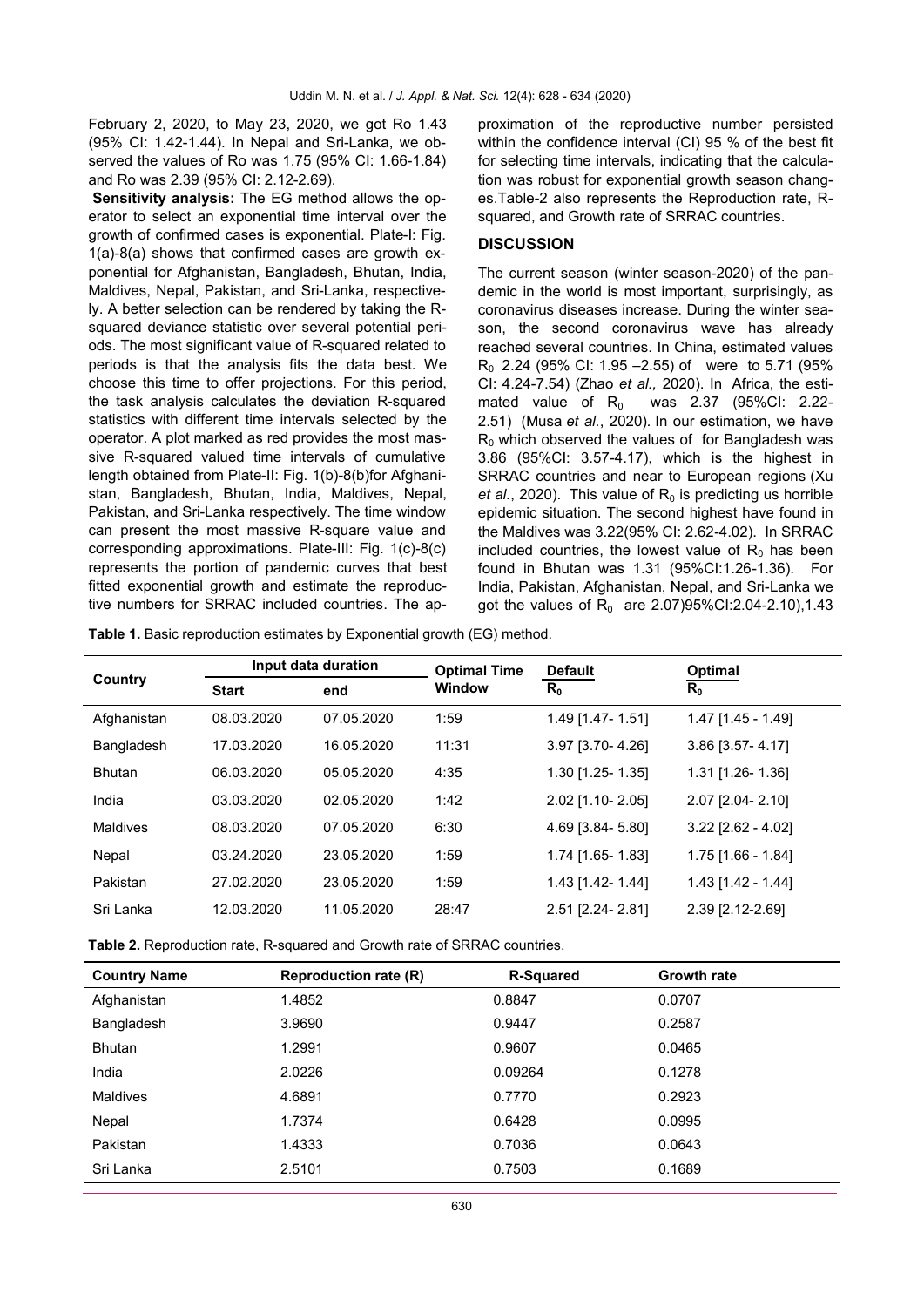

**Plate-I: Fig. 1-8.** *Basic reproduction number estimation for Afghanistan, Bangladesh, Bhutan, India, Maldives, Nepal, Pakistan and Sri-Lanka as shown in Fig. 1(a), 2(a), 3(a), 4(a), 5(a), 6(a), 7(a), and 8(a) respectively by Exponential Growth model where the growth of confirmed cases are exponential.*

(95%CI:1.42-1.49),1.75(95%CI:1.66-1.84) and 2.39 (95%CI:2.12-2.69). Here we have found the range of  $R_0$  1.00 to 4.00, which are significantly greater than one and indicates the potential of SARS-Co-V-2 to causes an outbreak. As an assumption from our estimation, for high Ro predicate values, the epidemic of COVID-19 would spread rapidly in these countries. This future indicates that South Asians are the most vulnerable for COVID-19. So, we suggest taking serious control measures, public awareness, and other health policies to regulate the spread of COVID-19 in SRRAC included countries. In March, the SAARC platform coordinated the response of countries and formed a SAARC COVID-19 emergency fund to mitigate the virus's adverse consequences, but further coordination and efforts at the regional level are need-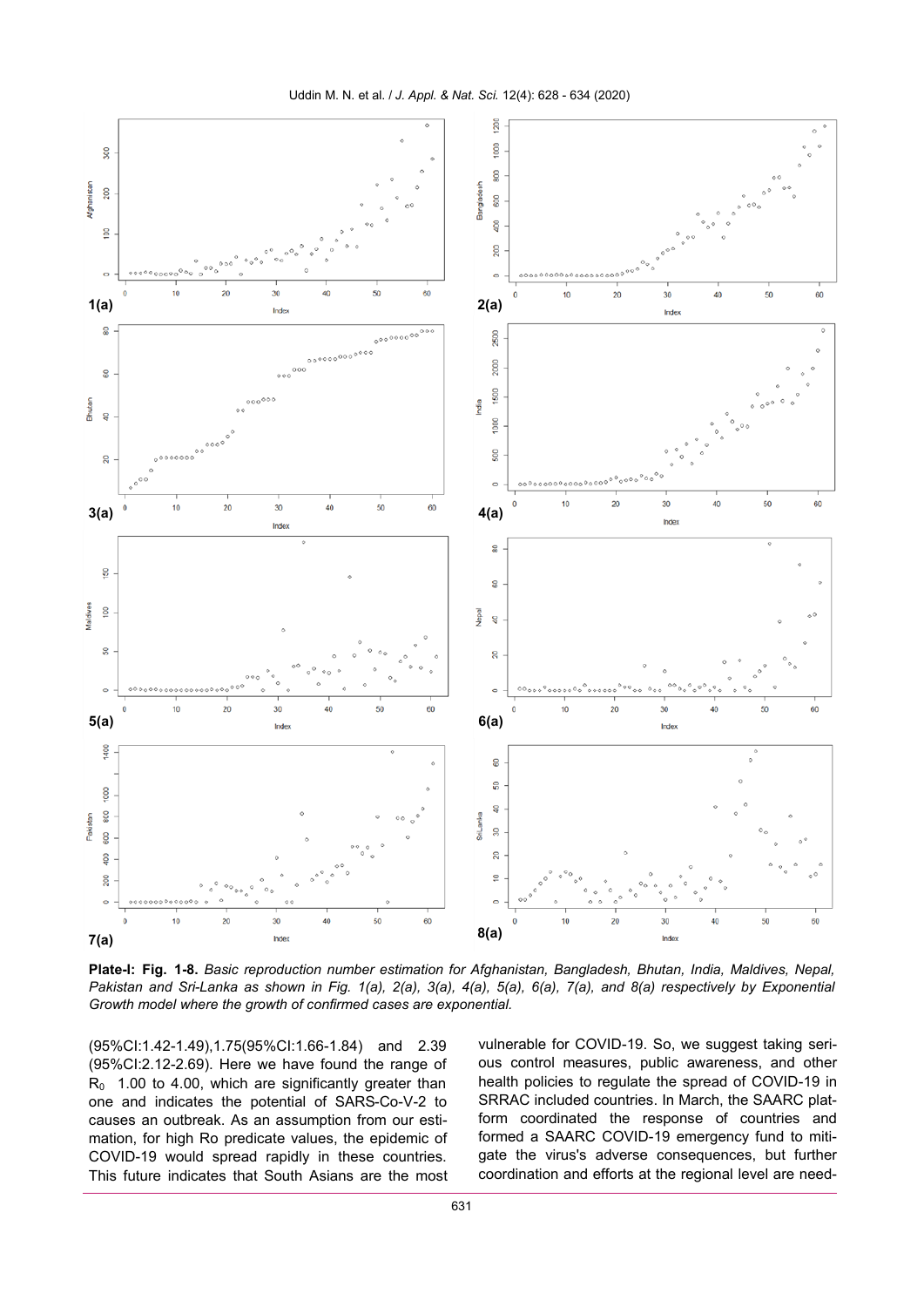

**Plate II: Fig. 1-8.** *Extreme deviance R-squared statistic for time intervals of cumulative length for Afghanistan, Bangladesh, Bhutan, India, Maldives, Nepal, Pakistan and Sri-Lanka as shown in Fig. 1(b), 2(b), 3(b), 4(b), 5(b), 6(b), 7 (b), and 8(b) respectively. The best value is matched by a plot with red color.*

ed via active cooperation, mutual support, the sharing of virus containment techniques, joint research programs and regular active surveillance by SAARC countries (Chan *et al.,* 2020).

## **Conclusion**

In short, the baseline SARS-CoV-2 reproduction number is predicted for each SAARC country using the exponential growth process. We estimated the value within the confidence interval (CI) of 95 % for each SRRAC included countries. Here, we have observed the range of Ro was 1.00 to 4.00. The determination was significantly higher than 1, proving that SARS-CoV -2 is hugely transmissible. Either vaccination or further preventive control steps should be carried out to decrease the scale of the outbreak.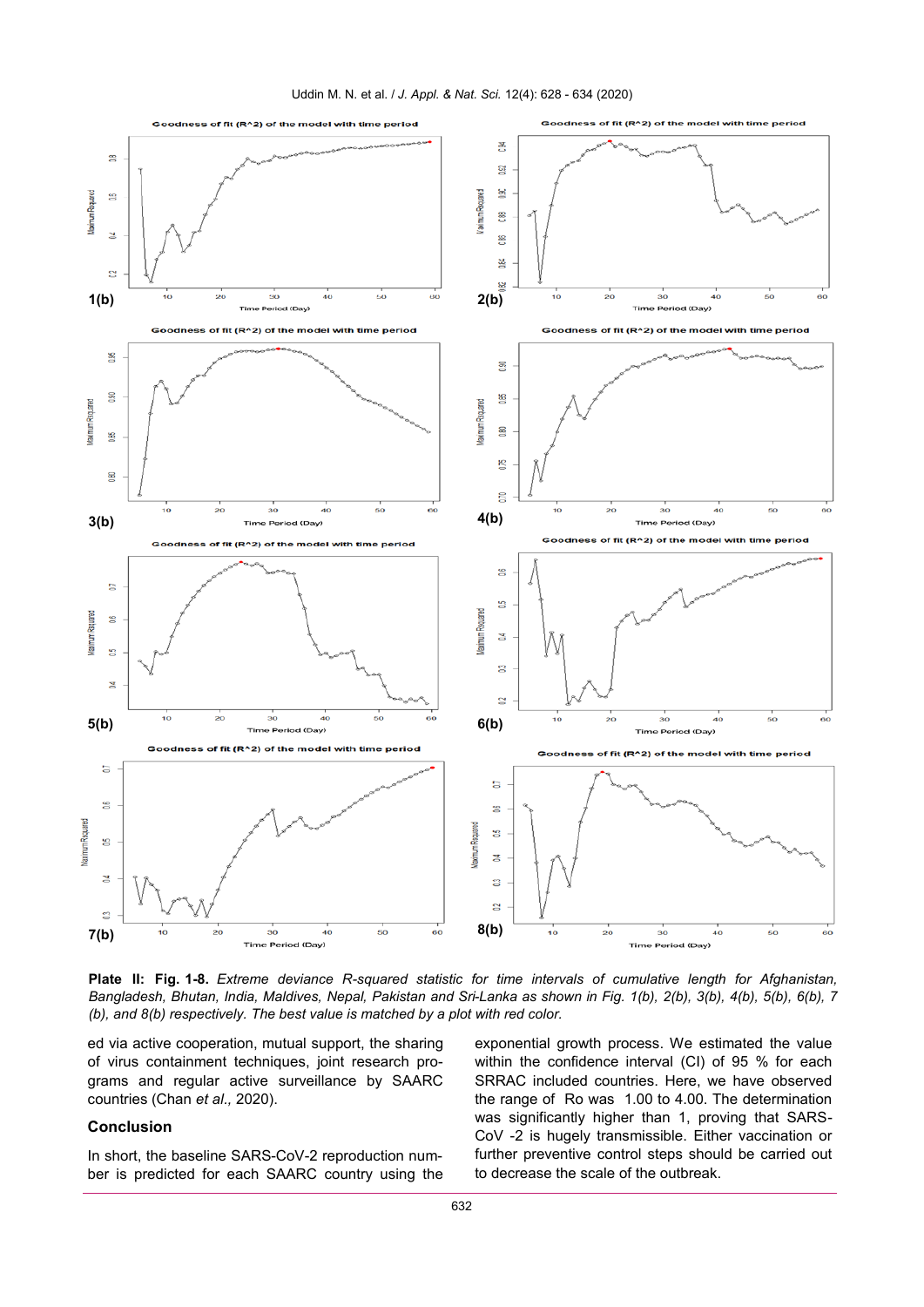

# Uddin M. N. et al. / *J. Appl. & Nat. Sci.* 12(4): 628 - 634 (2020)

**Plate III. Fig. 1-8.** *Reproductive ratio is approximated by several beginnings and end dates for the period. Fig.1(c), 2(c), 3(c), 4(c), 5(c), 6(c), 7(c), and 8(c) results for Afghanistan, Bangladesh, Bhutan, India, the Maldives, Nepal, Pakistan and Sri-Lanka respectively. A point is marked as the corresponding best fit and the solid black lines reflect the boundary of the equivalent 95 % CI. An estimation that drops below the CI of 95%, however. A large range of beginning and finishing*  dates can be obtained from the rate that shows the best match. Such dates are the outcomes once determined between *the solid black lines.*